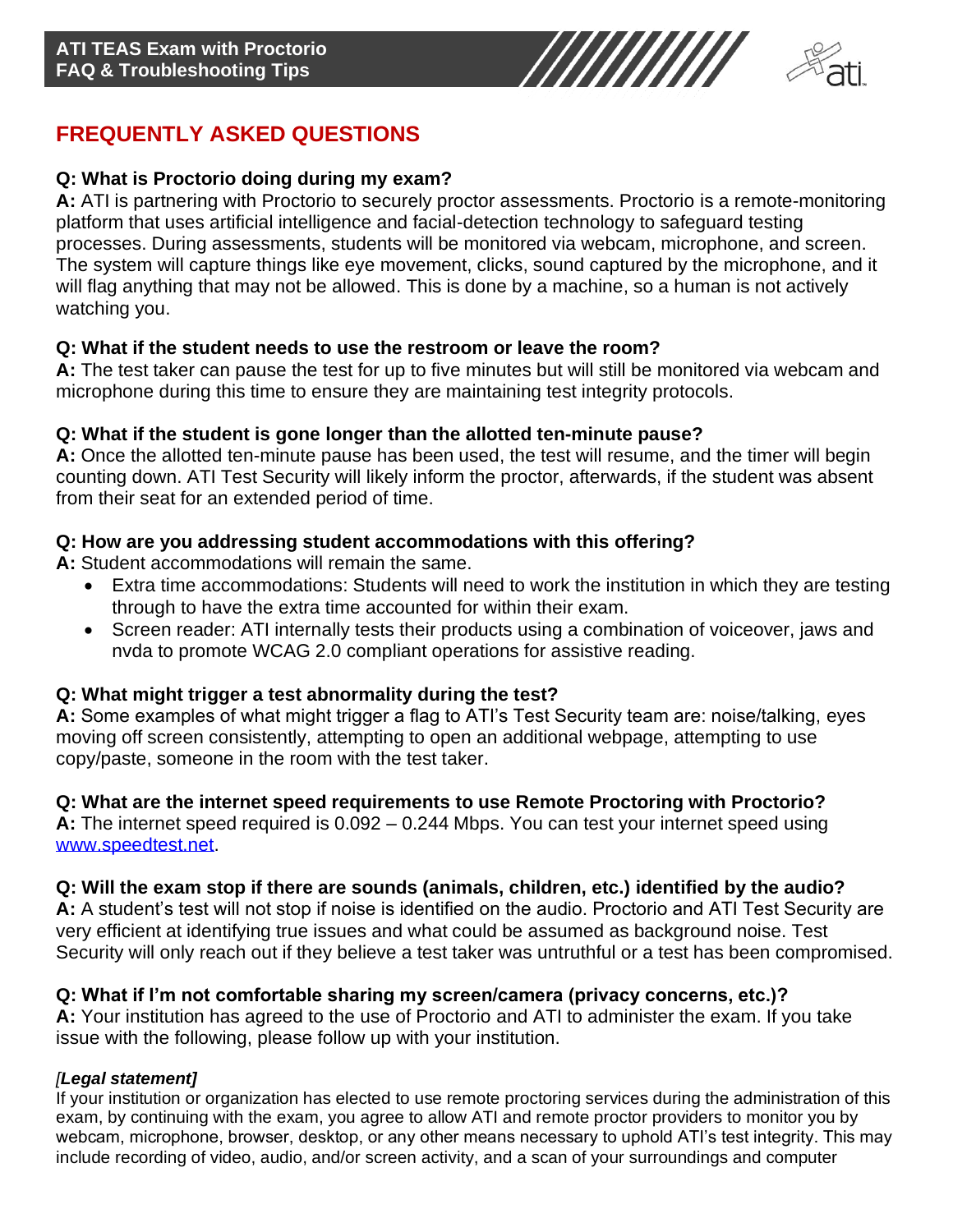### **ATI TEAS Exam with Proctorio FAQ & Troubleshooting Tips**



display. This monitoring will be conducted by machine and/or by a live person. The information from the test session, including recordings, will be available to authorized personnel of ATI, the institution or organization with which you are affiliated, and their remote proctor providers. ATI and its providers will never sell your identifiable information and will only use it for test security purposes. You give ATI a worldwide, royalty-free right to use and disclose your information and recordings as described herein.

## **TROUBLESHOOTING TIPS**

#### **Reinstalling the Proctorio Google Chrome extension**

- 1. In the Google Chrome extension, click the three dots at the top right-hand corner of the browser.
- 2. Click *More Tools > Extensions*
- 3. Select the Proctorio extension > *Remove*
- 4. Enter your exam via the student site and it will prompt you to install the extension.

| $x +$<br>0.0.0<br>G Google           |                                             |                                                    |                      |                           |
|--------------------------------------|---------------------------------------------|----------------------------------------------------|----------------------|---------------------------|
| C.<br>a google.com<br>$\leftarrow$   |                                             |                                                    | ☆ Q Ⅲ W. 日 Q ®       | $\mathbf{0}$              |
| <b>III</b> Apps <b>EII</b> Bookmarks |                                             |                                                    | New Tab              | 36T                       |
| About Store                          |                                             |                                                    | New Window           | 30N                       |
|                                      |                                             |                                                    | New Incognito Window | OWN                       |
|                                      |                                             |                                                    | History              | $\bullet$                 |
|                                      |                                             |                                                    | Downloads            | xx                        |
|                                      |                                             |                                                    | Bookmarks            |                           |
|                                      |                                             |                                                    | $- 100\% +$<br>Zoom  | $\mathbb{C}^*$            |
|                                      |                                             |                                                    | Print                | 16P                       |
|                                      |                                             |                                                    | Cast.                |                           |
|                                      | Google                                      | $3$<br>Save Page As                                | Find<br>More Tools   | 3CF<br>$\mathbf{r}$       |
|                                      |                                             | Create Shortcut                                    | Edit<br>Cut          |                           |
|                                      | $\mathbb{Q}$                                |                                                    | Copy                 | Paste                     |
|                                      |                                             | Clear Browsing Data<br>$0$ X $\odot$<br>Extensions | Settings<br>Help     | 30,<br>$\boldsymbol{\mu}$ |
|                                      |                                             | Task Manager                                       |                      |                           |
|                                      | Google Search<br>I'm Feeling Lucky          |                                                    |                      |                           |
|                                      | Make sure you're counted in the 2020 Census | T301<br>Developer Tools                            |                      |                           |
|                                      |                                             |                                                    |                      |                           |
|                                      |                                             |                                                    |                      |                           |
|                                      |                                             |                                                    |                      |                           |
|                                      |                                             |                                                    |                      |                           |
|                                      |                                             |                                                    |                      |                           |
|                                      |                                             |                                                    |                      |                           |

#### **Webcam and/or microphone error**

- 1. Device privacy settings may need to be adjusted.
- 2. Enable microphone/webcam permissions for Google browser within device settings.

#### **Webcam verification test failure**

The webcam verification test captures five images from the user's webcam. This test makes sure that the system will be able to track head and eye movements without reporting false negatives. The key to passing this test is finding a comfortable position where the face is evenly lit and centered in the frame. The user will not be able to access the exam until their face is clearly visible to the software.

- **Properly framed** Check to make sure that all facial features (eyes, nose, mouth, chin and hairline) are clearly visible and unobstructed.
- **Visible lights** Check what the camera is framing. Overhead lamps or other visible lights in the background can take the focus off the camera. The user might seem clearly visible, but the camera may try to focus on the light.
- **Uneven lighting** Check for shadows. If a lamp or open window is on one side of the user, it may cause part of the face to be lit or shadowed unevenly. Try dimming these light sources or find a position in the room to enable the face to be evenly lit.